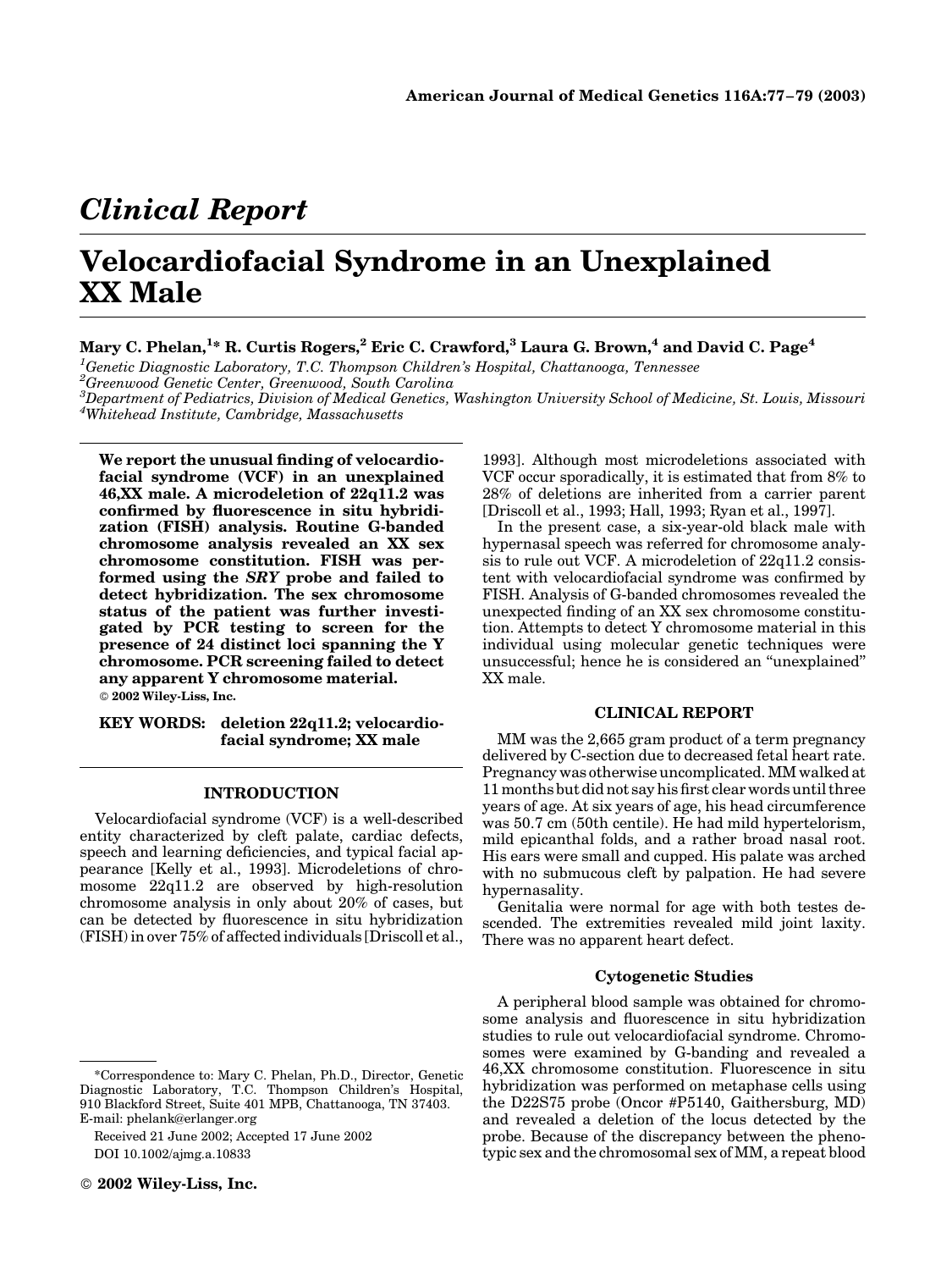#### 78 Phelan et al.

sample was obtained and confirmed an XX sex chromosome constitution with deletion at 22q11.2. To determine if a cryptic translocation involving the male determining region of the Y chromosome was present, metaphase FISH was performed using the SRY probe. No evidence of hybridization was observed, suggesting that the SRY region was not present. While no evidence of mosaicism for a cell line containing a Y chromosome was observed in either of the two blood samples, fibroblasts or other tissues were not available for study. Parental karyotypes were normal with no evidence of a microdeletion at 22q11.2.

#### Molecular Studies

DNA studies were performed using 24 Y specific sequences spanning the Y chromosome. The loci tested were SRY (G38356), RPS4Y (G38351), ZFY (G38352), DYS252 (G12010), sY211 (G38342), DYS257 (G38358), RBMY1A1 [Ma et al., 1992], TSPY (G38360), DYS260 (G66515), PRKY [Schiebel et al., 1997], AMELY (G38362), DYZ3 (G38359), DYS274 (G49205), KALP (G38357), STSP (G38361), SMCY [Agulnik et al., 1994], DYS212 (G38341), DYS231 (G38347), DAZ (G38349), sY148 (G66539), sY202 (G38340), DYS241 (G12006), DYZ2 (G38354), and DYZ1 (G38343). MM was negative for all of the loci tested, suggesting that he does not carry Y chromosome material.

#### DISCUSSION

Velocardiofacial syndrome is characterized by cleft palate or velopharyngeal insufficiency (40–60%), conotruncal heart defects (75–85%), speech and learning difficulties (90–100%), and typical facial appearance including straight nose with narrow alar flare (75%), malar flattening (70%), narrow palpebral fissures (68%), and minor ear anomalies  $(60-70\%)$  [Ryan et al., 1997; Thomas and Graham, 1997; Leana-Cox et al., 1996]. VCF was first described by Shprintzen et al. in 1978 but it was not until 1992 that the association with microdeletions of chromosome 22 was reported [Shprintzen et al., 1978; Driscoll et al., 1992; Scambler et al., 1992]. The incidence of microdeletions of 22q is estimated to be about  $1/4,000$  to  $1/5,000$  individuals [Wilson et al., 1994; Swillen et al., 2000]. Although most cases are sporadic, it is estimated that at least 8% of deletions are inherited from a carrier parent [Driscoll et al., 1993]. An unexpectedly high deletion rate of 28% among parents was reported by Ryan et al. [1997]. In their series of 558 patients with the deletion, 204 of 285 parents tested also had the deletion. The high deletion rate among the parents in this series may result from selection bias, since all parents were not tested and some parents were chosen for testing based on clinical suspicion [Ryan et al., 1997].

XX maleness occurs in about one in 20,000 males [Page et al., 1985]. XX males are classified as Y-positive or Y-negative depending upon the presence or absence of the sex-determining region (SRY) of the Y chromosome [Ferguson-Smith et al., 1990]. In Y-positive XX males, Y chromosome-specific material is present, typically on

the distal short arm of the X chromosome [Anderson et al., 1986; Page et al., 1987]. During male meiosis, obligatory crossing-over occurs between the pseudoautosomal regions on the distal short arms of the X and Y chromosomes. In Y-positive XX males, an abnormal exchange takes place such that the Y-specific region containing the SRY gene is involved in the unequal recombination. This abnormal interchange results in the translocation of both the pseudoautosomal region and the SRY gene to the distal short arm of the X chromosome [Wang et al., 1995].

About 90% of XX males are Y-positive [Zentano et al., 1997]. These males are sterile with small testes and they may have some degree of feminization, such as mild breast enlargement similar to that seen in Klinefelter syndrome. They do not generally have ambiguous genitalia or other congenital anomalies. Although most cases of Y-positive maleness are sporadic, affected brothers have been reported [Page et al., 1985].

In Y-negative XX males, no Y-chromosome specific material can be detected. It is speculated that autosomal or X-linked mutations may account for testicular determination in the absence of SRY, although the possibility of mosaicism or chimerism for an XY cell line must be considered [Ferguson-Smith et al., 1990]. About 10% of males with a 46,XX karyotype and most 46,XX hermaphrodites appear to carry no part of the Y chromosome. These males are invariably sterile. Many of the Y-negative XX males and XX hermaphrodites have ambiguous genitalia although others show normal masculinization. Congenital anomalies are generally limited to abnormalities in sexual development. The recurrence risk for Y-negative XX maleness is significant with several reports of affected brothers [Abbas et al., 1990; Numabe et al., 1992; Zentano et al., 1997].

Recently, Velagaleti et al. [2000] described deletion of 22q11.2 and patent ductus arteriosus in an individual with Klinefelter syndrome (47,XXY). The present case is the first report of an unexplained XX male with the velocardiofacial syndrome. The occurrence of these two disorders in a single individual raises the possibility that the two phenotypes might be etiologically related. That the deletion of chromosome 22 could also affect a gene that results in XX sex reversal seems unlikely. Numerous cases of VCF and  $del(22)(q11.2)$  have been reported, yet no previous cases with sex reversal have been described.

Based on an incidence of 1/5,000 for VCF and 1/20,000 for XX maleness, one would predict a one in 10,000,000 chance that these two conditions would occur concomitantly in a single individual. Although certainly a rare occurrence, it raises an interesting point regarding FISH testing: if the phenotype of an individual strongly suggests a microdeletion that is easily detectable by FISH but infrequently detected by G-banded analysis, is G-banded analysis warranted? In the present case, FISH studies alone would have detected the microdeletion of 22q11.2, but the sex chromosome abnormality would have gone undetected. Thus, although a particular phenotype is strongly suggestive of a specific microdeletion syndrome, performing FISH without a G-banded analysis could result in the misdiagnosis,